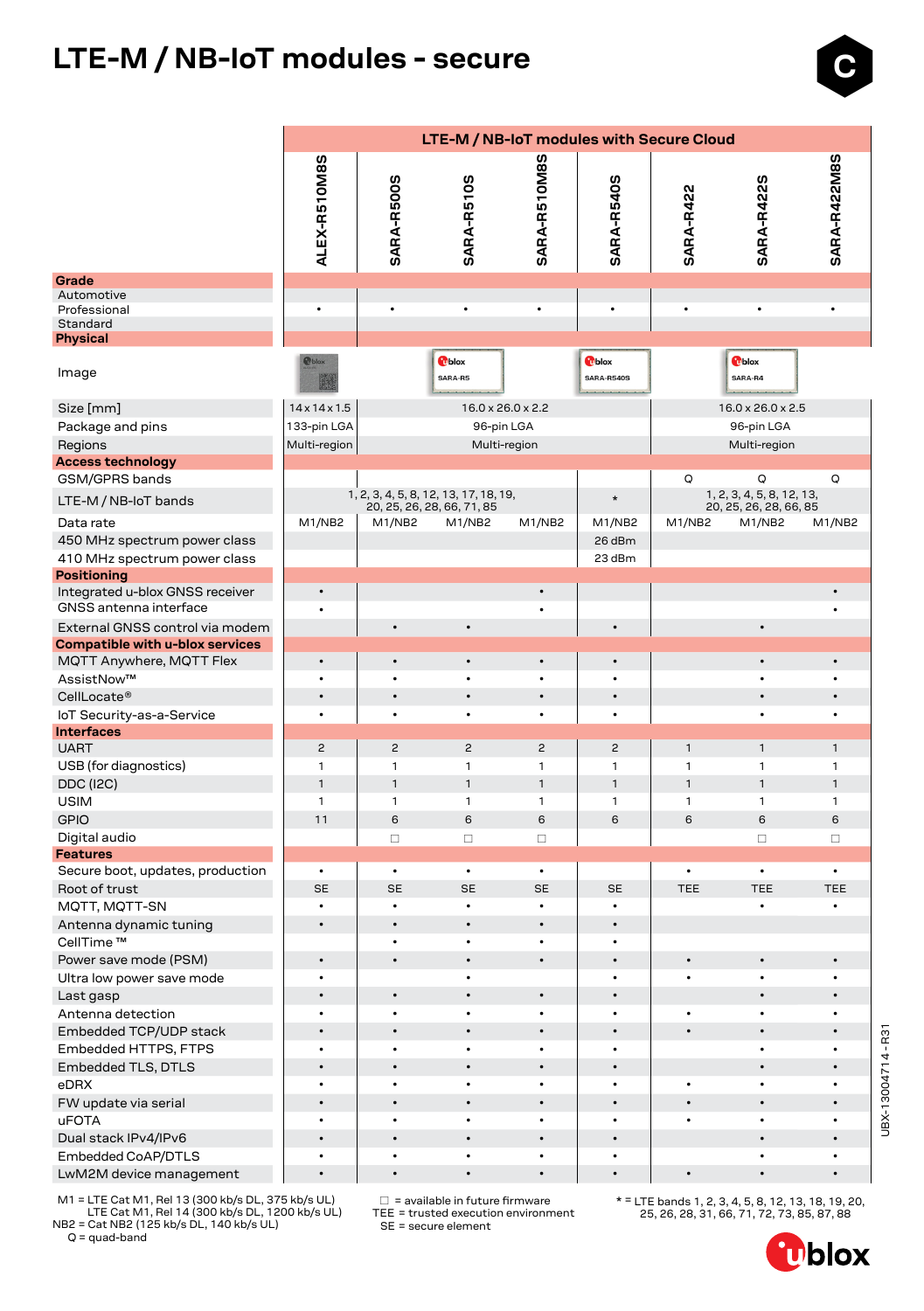## **LTE-M / NB-IoT modules**



 M1 = LTE Cat M1, Rel 13 (300 kb/s DL, 375 kb/s UL) LTE Cat M1, Rel 14 (300 kb/s DL, 1200 kb/s UL) NB1 = Cat NB1 (27.2 kb/s DL, 62.5 kb/s UL)

NB2 = Cat NB2 (125 kb/s DL, 140 kb/s UL)

Q = quad-band

 $\square$  = available in future FW

TEE = trusted execution environment

A = ATEX variant available

+ = LTE bands 1, 2, 4, 12, 13, 18, 19, 26, 66, 71, 85 available in future firmware



 $\bullet$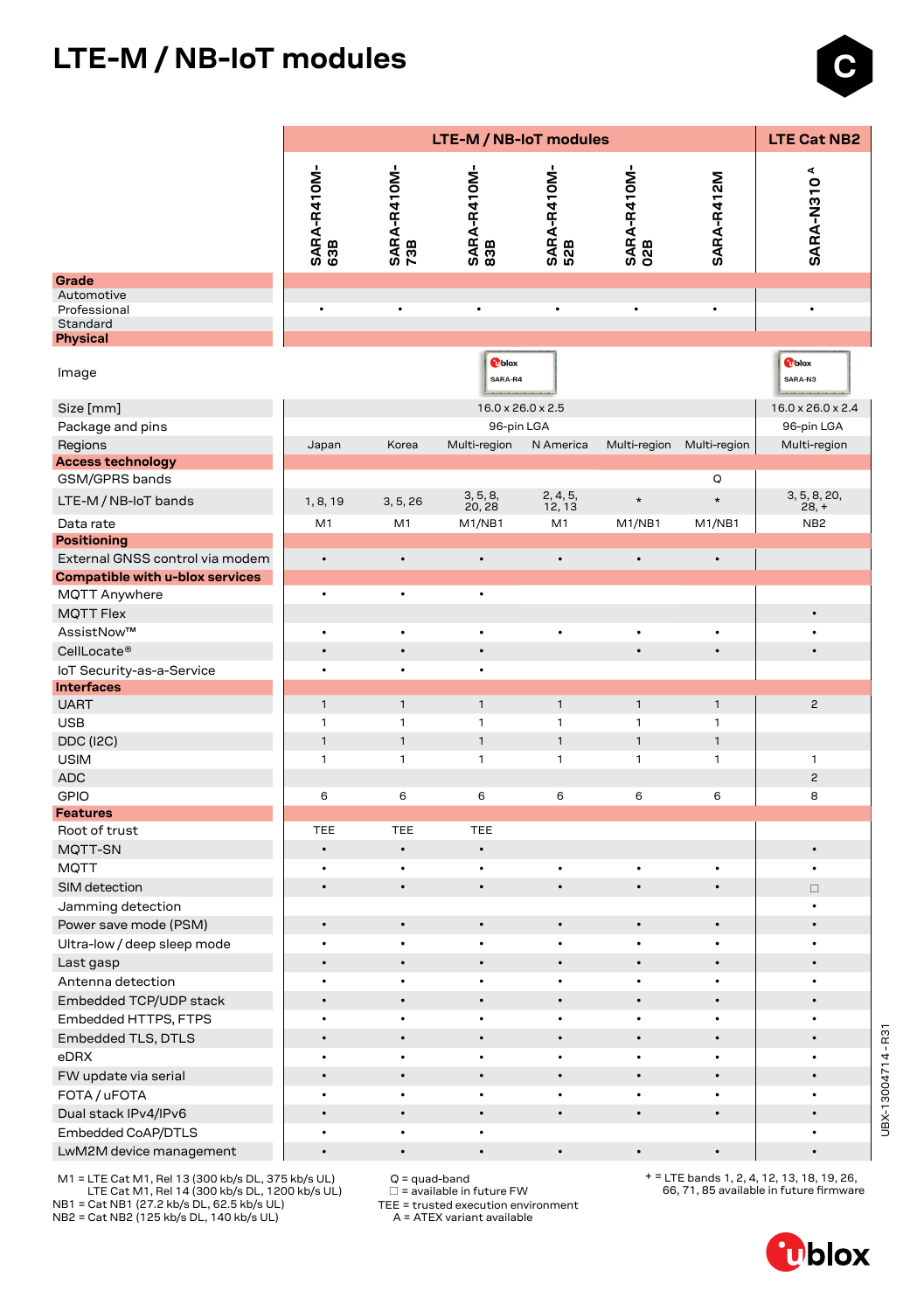### **LTE Cat 4 modules**

|                          | <b>LTE Cat 4 modules</b>         |                    |                          |                      |                            |                                  |                    |                                           |                      |                            |  |  |  |
|--------------------------|----------------------------------|--------------------|--------------------------|----------------------|----------------------------|----------------------------------|--------------------|-------------------------------------------|----------------------|----------------------------|--|--|--|
|                          |                                  |                    |                          |                      |                            |                                  |                    |                                           |                      |                            |  |  |  |
|                          | TOBY-L200                        | TOBY-L201          | TOBY-L210                | TOBY-L220            | TOBY-L280                  | MPCI-L200                        | <b>MPCI-L201</b>   | <b>MPCI-L210</b>                          | MPCI-L220            | MPCI-L280                  |  |  |  |
| Grade<br>Automotive      |                                  |                    |                          |                      | $\bullet$                  |                                  |                    |                                           |                      |                            |  |  |  |
| Professional<br>Standard |                                  |                    |                          |                      | $\bullet$                  |                                  |                    |                                           |                      |                            |  |  |  |
| <b>Physical</b>          |                                  |                    |                          |                      |                            |                                  |                    |                                           |                      |                            |  |  |  |
| Image                    |                                  |                    | <b>T</b> blox<br>TOBY-L2 |                      |                            |                                  |                    | <b>U</b> blox<br>MPCI-L2<br>.             |                      |                            |  |  |  |
| Size [mm]                |                                  |                    | 24.8 x 35.6 x 2.6        |                      |                            |                                  |                    | $30.0 \times 51.0 \times 3.7$             |                      |                            |  |  |  |
| Package and pins         |                                  |                    | 152-pin LGA              |                      |                            |                                  |                    | 52-pin PCI Express Full-Mini Card Type F2 |                      |                            |  |  |  |
| Region                   | North<br>America                 | North<br>America   | EMEA/<br><b>APAC</b>     | Japan                | S. America/<br><b>APAC</b> | North<br>America                 | North<br>America   | EMEA/<br><b>APAC</b>                      | Japan                | S. America/<br><b>APAC</b> |  |  |  |
| <b>Access technology</b> |                                  |                    |                          |                      |                            |                                  |                    |                                           |                      |                            |  |  |  |
| GSM/GPRS bands           | Q                                |                    | Q                        |                      | Q                          | Q                                |                    | Q                                         |                      | Q                          |  |  |  |
| UMTS/HSPA [MHz]          | 850, 900,<br>1700, 1900,<br>2100 | 850,<br>1900       | 850, 900,<br>1900, 2100  | 850, 900,<br>2100    | 850, 900,<br>1900, 2100    | 850, 900,<br>1700, 1900,<br>2100 | 850,<br>1900       | 850, 900,<br>1900, 2100                   | 850, 900,<br>2100    | 850, 900,<br>1900, 2100    |  |  |  |
| LTE FDD bands            | 2, 4, 5, 7, 17                   | 2, 4, 5,<br>13, 17 | 1, 3, 5, 7,<br>8,20      | 1, 3, 5, 6,<br>8, 19 | 1, 3, 5, 7,<br>8,28        | 2, 4, 5, 7, 17                   | 2, 4, 5,<br>13, 17 | 1, 3, 5, 7,<br>8,20                       | 1, 3, 5, 6,<br>8, 19 | 1, 3, 5, 7,<br>8,28        |  |  |  |
| Data rate                | Cat 4                            | Cat 4              | Cat 4                    | Cat 4                | Cat 4                      | Cat 4                            | Cat 4              | Cat 4                                     | Cat 4                | Cat 4                      |  |  |  |
| <b>Interfaces</b>        |                                  |                    |                          |                      |                            |                                  |                    |                                           |                      |                            |  |  |  |
| <b>UART</b>              | 1                                | $\mathbf{1}$       | 1                        | $\mathbf{1}$         | 1                          |                                  |                    |                                           |                      |                            |  |  |  |
| <b>USB</b>               | $\mathbf{1}$                     | $\mathbf{1}$       | $\mathbf{1}$             | $\mathbf{1}$         | $\mathbf{1}$               | $\mathbf{1}$                     | $\mathbf{1}$       | $\mathbf{1}$                              | $\mathbf{1}$         | $\mathbf{1}$               |  |  |  |
| <b>DDC</b> (I2C)         | $\mathbf{1}$                     |                    | 1                        | $\mathbf{1}$         | $\mathbf{1}$               |                                  |                    |                                           |                      |                            |  |  |  |
| SDIO (master)            | $\mathbf{1}$                     | $\mathbf{1}$       | $\mathbf{1}$             | $\mathbf{1}$         | $\mathbf{1}$               |                                  |                    |                                           |                      |                            |  |  |  |
| <b>GPIO</b>              | 14                               | 14                 | 14                       | 14                   | 14                         |                                  |                    |                                           |                      |                            |  |  |  |
| <b>Audio</b>             |                                  |                    |                          |                      |                            |                                  |                    |                                           |                      |                            |  |  |  |
| Digital audio            | $\mathbf{1}$                     |                    | $\mathbf{1}$             | $\mathbf{1}$         | $\mathbf{1}$               |                                  |                    |                                           |                      |                            |  |  |  |
| <b>Features</b>          |                                  |                    |                          |                      |                            |                                  |                    |                                           |                      |                            |  |  |  |
| Network indication       | $\bullet$                        | $\bullet$          |                          |                      | ٠                          |                                  |                    |                                           |                      |                            |  |  |  |
| Antenna detection        | $\bullet$                        | $\bullet$          |                          | $\bullet$            | $\bullet$                  |                                  |                    |                                           |                      |                            |  |  |  |
| Embedded TCP/UDP         |                                  |                    |                          |                      |                            |                                  |                    |                                           |                      |                            |  |  |  |
| Embedded FTP/HTTP        |                                  |                    |                          |                      | $\bullet$                  |                                  |                    |                                           |                      |                            |  |  |  |
| Embedded TLS 1.2         | $\bullet$                        | $\bullet$          | ٠                        | $\bullet$            | $\bullet$                  | ٠                                |                    | $\bullet$                                 |                      |                            |  |  |  |
| FW update via serial     | $\bullet$                        | $\bullet$          | ٠                        | $\bullet$            | $\bullet$                  | ٠                                | $\bullet$          | $\bullet$                                 | $\bullet$            |                            |  |  |  |
| <b>FOTA</b>              | $\bullet$                        | ٠                  | ٠                        | $\bullet$            | $\bullet$                  | ٠                                | ٠                  | $\bullet$                                 | $\bullet$            |                            |  |  |  |
| Rx diversity             | $\bullet$                        | $\bullet$          | $\bullet$                | $\bullet$            | $\bullet$                  |                                  | $\bullet$          | $\bullet$                                 | $\bullet$            |                            |  |  |  |
| Dual stack IPv4/IPv6     |                                  |                    | ٠                        | ٠                    | ٠                          |                                  | ٠                  | $\bullet$                                 | $\bullet$            |                            |  |  |  |
| MIMO 2x2                 | $\bullet$                        | $\bullet$          | $\bullet$                | $\bullet$            | $\bullet$                  |                                  |                    | $\bullet$                                 | $\bullet$            |                            |  |  |  |

Q = quad-band Cat 4 = LTE Cat 4 (150 Mb/s download, 50 Mb/s upload)



UBX-13004714-R31 UBX-13004714 - R31

 $\bullet$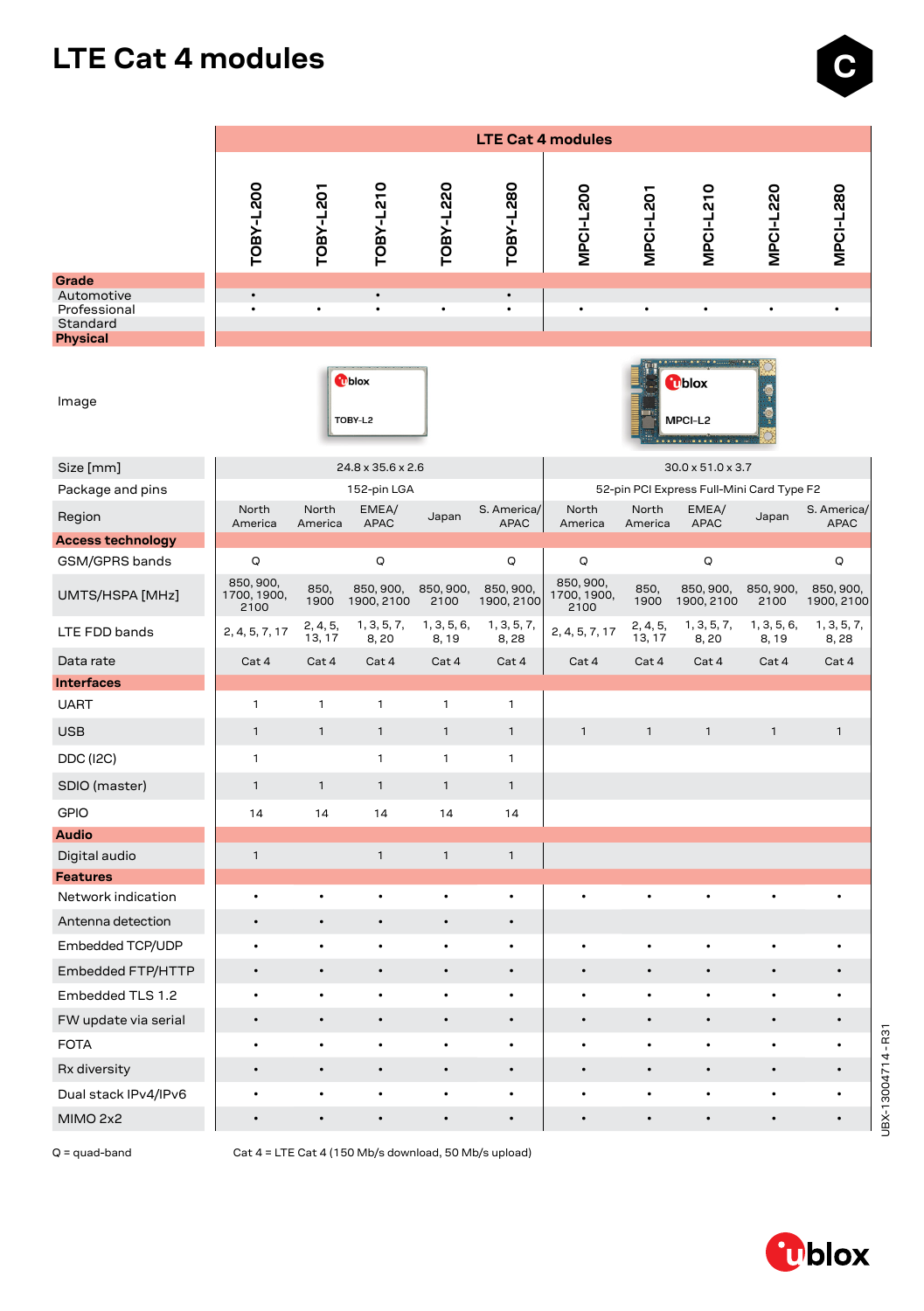# **LTE Cat 1 modules - multi-mode / secure**

|                                                                            | <b>LTE Cat 1 modules</b> |                        |                                           |                         |                                                   |  |  |  |  |  |  |
|----------------------------------------------------------------------------|--------------------------|------------------------|-------------------------------------------|-------------------------|---------------------------------------------------|--|--|--|--|--|--|
|                                                                            |                          |                        |                                           |                         |                                                   |  |  |  |  |  |  |
|                                                                            | LARA-R6001               | LARA-R6401             | LARA-R6801                                | LENA-R8001              | LENA-<br>R8001M10                                 |  |  |  |  |  |  |
| Grade                                                                      |                          |                        |                                           |                         |                                                   |  |  |  |  |  |  |
| Automotive<br>Professional<br>Standard                                     | $\bullet$                | $\bullet$              | $\bullet$                                 | $\bullet$               | $\bullet$                                         |  |  |  |  |  |  |
| <b>Physical</b>                                                            |                          |                        |                                           |                         |                                                   |  |  |  |  |  |  |
| Image                                                                      | Tblox<br>LARA-R6         |                        |                                           | <b>Oblox</b><br>LENA-R8 |                                                   |  |  |  |  |  |  |
| Size [mm]                                                                  |                          | 24.0 x 26.0 x 2.6      |                                           |                         | 27.0 x 30.0 x 2.6                                 |  |  |  |  |  |  |
| Package and pins                                                           |                          | 100-pin LGA            |                                           | 100-pin LGA             |                                                   |  |  |  |  |  |  |
| Regions                                                                    | Global                   | North America          | Multi-region: EMEA,<br>APAC, Japan, LATAM | Global                  | Global                                            |  |  |  |  |  |  |
| <b>Access technology</b>                                                   | 1, 2, 3, 4, 5, 7, 8, 12, | 2, 4, 5, 12, 13,       | 1, 2, 3, 4, 5, 7, 8, 18,                  |                         | 1, 2, 3, 4, 5, 7, 8, 12, 1, 2, 3, 4, 5, 7, 8, 12, |  |  |  |  |  |  |
| LTE FDD bands                                                              | 13, 18, 19, 20, 26, 28   | 14, 66, 71             | 19, 20, 26, 28                            | 20, 28                  | 20, 28                                            |  |  |  |  |  |  |
| LTE TDD bands                                                              | 38, 39, 40, 41           |                        |                                           | 38, 40, 41              | 38, 40, 41                                        |  |  |  |  |  |  |
| UMTS/HSPA [MHz]                                                            | 850, 900, 1900, 2100     |                        | 850, 900, 1900, 2100                      |                         |                                                   |  |  |  |  |  |  |
| 2G bands                                                                   | Q                        |                        | Q                                         | Q                       | Q                                                 |  |  |  |  |  |  |
| Data rate                                                                  | Cat 1                    | Cat 1                  | Cat 1                                     | Cat 1                   | Cat 1                                             |  |  |  |  |  |  |
| <b>Positioning</b>                                                         |                          |                        |                                           |                         |                                                   |  |  |  |  |  |  |
| External GNSS control via modem                                            | $\bullet$                | $\bullet$              | $\bullet$                                 | $\bullet$               |                                                   |  |  |  |  |  |  |
| Integrated GNSS receiver                                                   |                          |                        |                                           |                         | $\bullet$                                         |  |  |  |  |  |  |
| Dedicated GNSS antenna interface<br><b>Compatible with u-blox Services</b> |                          |                        |                                           |                         |                                                   |  |  |  |  |  |  |
| MQTT Anywhere, MQTT Flex                                                   | $\bullet$                | $\bullet$              | $\bullet$                                 |                         | $\bullet$                                         |  |  |  |  |  |  |
| AssistNow and CellLocate®                                                  |                          |                        |                                           |                         |                                                   |  |  |  |  |  |  |
| IoT Security-as-a-Service                                                  | $\bullet$                | $\bullet$              | $\bullet$                                 | $\bullet$               | $\bullet$                                         |  |  |  |  |  |  |
| <b>Interfaces</b>                                                          |                          |                        |                                           |                         |                                                   |  |  |  |  |  |  |
| <b>UART</b>                                                                | $\overline{c}$           | $\overline{c}$         | $\overline{c}$                            | $\mathbf{2}$            | $\overline{c}$                                    |  |  |  |  |  |  |
| <b>USB</b>                                                                 | 1                        | 1                      | 1                                         | 1                       | 1                                                 |  |  |  |  |  |  |
| 12C                                                                        | 1                        | $\mathbf{1}$           | $\mathbf{1}$                              | $\mathbf{1}$            | $\mathbf{1}$                                      |  |  |  |  |  |  |
| l2S                                                                        | 1                        | $\mathbf{1}$           | 1                                         | 1                       | $\mathbf{1}$                                      |  |  |  |  |  |  |
| <b>GPIO</b>                                                                | $\mathsf g$              | $\mathsf g$            | 9                                         | 9                       | $\mathsf g$                                       |  |  |  |  |  |  |
| <b>Features</b>                                                            |                          |                        |                                           |                         |                                                   |  |  |  |  |  |  |
| Root of trust                                                              | $\bullet$<br>$\bullet$   | $\bullet$<br>$\bullet$ | $\bullet$<br>$\bullet$                    | $\bullet$               | $\bullet$                                         |  |  |  |  |  |  |
| MQTT/MQTT-SN<br>Power save mode                                            |                          |                        |                                           |                         |                                                   |  |  |  |  |  |  |
|                                                                            | $\Box$<br>$\bullet$      | $\Box$<br>$\bullet$    | $\Box$<br>$\bullet$                       |                         |                                                   |  |  |  |  |  |  |
| TCP/IP, UDP/IP, HTTP/FTP<br>TLS/DTLS                                       |                          |                        |                                           |                         |                                                   |  |  |  |  |  |  |
| eDRX                                                                       | $\bullet$                | $\bullet$              | $\bullet$                                 |                         |                                                   |  |  |  |  |  |  |
| Secure boot / update                                                       | $\bullet$                | $\bullet$              |                                           | ٠                       | $\bullet$                                         |  |  |  |  |  |  |
| RxDiversity                                                                | $\bullet$                | $\bullet$              | $\bullet$                                 |                         |                                                   |  |  |  |  |  |  |
| Dual stack IPv4/IPv6                                                       | $\bullet$                | $\bullet$              |                                           | $\bullet$               | $\bullet$                                         |  |  |  |  |  |  |
| FW update via serial (FOAT)                                                | $\bullet$                | $\bullet$              | $\bullet$                                 | $\bullet$               | $\bullet$                                         |  |  |  |  |  |  |
| FOTA/uFOTA                                                                 | $\bullet$                | $\bullet$              | $\bullet$                                 | ٠                       | $\bullet$                                         |  |  |  |  |  |  |
| LwM2M                                                                      | $\bullet$                | $\bullet$              | $\bullet$                                 |                         |                                                   |  |  |  |  |  |  |
| Last gasp                                                                  | $\bullet$                | $\bullet$              | $\bullet$                                 |                         |                                                   |  |  |  |  |  |  |
| Jamming detection                                                          | $\bullet$                | $\bullet$              | $\bullet$                                 | $\bullet$               | $\bullet$                                         |  |  |  |  |  |  |
| Antenna and SIM detection                                                  |                          |                        |                                           | ٠                       | $\bullet$                                         |  |  |  |  |  |  |
| VoLTE/CSFB                                                                 | $\bullet$                | VoLTE only             | $\bullet$                                 | $\Box$                  | $\Box$                                            |  |  |  |  |  |  |

Q = quad-band

Cat 1 = LTE Cat 1 (10 Mb/s DL, 5 Mb/s UL)  $\Box$  = available in future firmware version

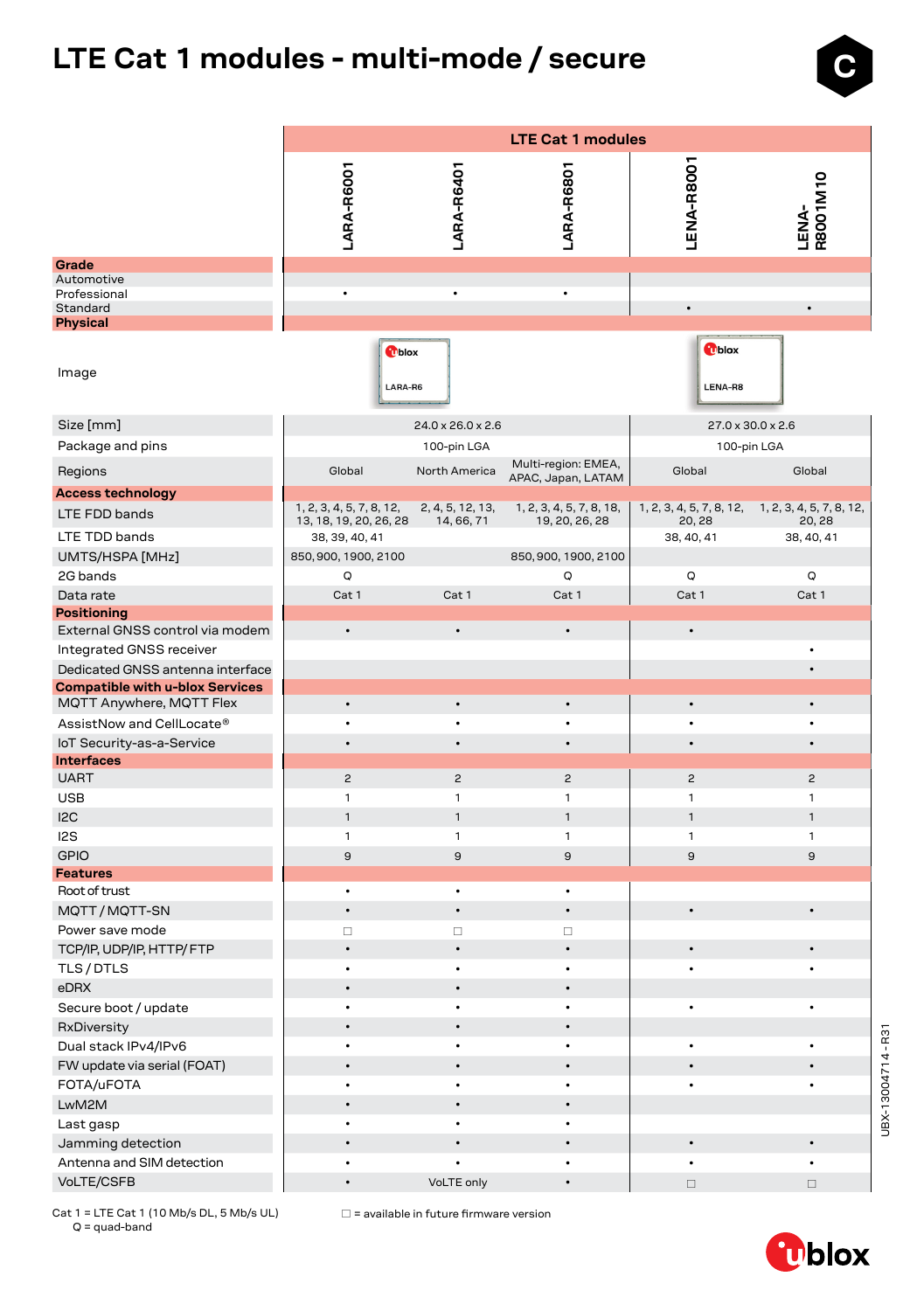### **LTE Cat 1 and 2G modules**



|                                                          | <b>GSM</b> module<br><b>LTE Cat 1 modules</b> |                          |                   |                |                           |                          |                  |                           |  |  |  |  |
|----------------------------------------------------------|-----------------------------------------------|--------------------------|-------------------|----------------|---------------------------|--------------------------|------------------|---------------------------|--|--|--|--|
|                                                          | LARA-R202                                     | LARA-R203                | LARA-R204         | LARA-R211      | <b>TOBY-R200-<br/>02B</b> | TOBY-R200-<br>82B        | TOBY-R202        | <b>SARA-G450</b>          |  |  |  |  |
|                                                          |                                               |                          |                   |                |                           |                          |                  |                           |  |  |  |  |
| Grade<br>Automotive                                      |                                               |                          |                   |                |                           |                          |                  |                           |  |  |  |  |
| Professional<br>Standard                                 | $\bullet$                                     | ٠                        | ٠                 | ٠              |                           |                          | $\bullet$        | $\bullet$                 |  |  |  |  |
| <b>Physical</b>                                          |                                               |                          |                   |                |                           |                          |                  |                           |  |  |  |  |
| Image                                                    |                                               | <b>T</b> blox<br>LARA-R2 |                   |                |                           | <b>T</b> blox<br>TOBY-R2 |                  | Oblox<br><b>SARA-G450</b> |  |  |  |  |
| Size [mm]                                                |                                               |                          | 24.0 x 26.0 x 2.6 |                |                           | 24.8 x 35.6 x 2.6        |                  | 16.0 x 26.0 x 2.4         |  |  |  |  |
| Package and pins                                         |                                               | 100-pin LGA              |                   |                |                           | 152-pin LGA              |                  | 96-pin LGA                |  |  |  |  |
| Regions                                                  | North<br>America                              | North<br>America         | North<br>America  | <b>EMEA</b>    | North<br>America          | Global                   | North<br>America | Global                    |  |  |  |  |
| <b>Access technology</b>                                 |                                               |                          |                   |                |                           |                          |                  |                           |  |  |  |  |
| 2G bands                                                 |                                               |                          |                   | D <sub>1</sub> | Q                         | Q                        |                  | Q                         |  |  |  |  |
| UMTS/HSPA [MHz]                                          | 850, 1900                                     |                          |                   |                | 850, 900,<br>1900, 2100   | 850, 900,<br>1900, 2100  | 850, 1900        |                           |  |  |  |  |
| LTE bands                                                | 2, 4, 5, 12                                   | 2, 4, 12                 | 4, 13             | 3, 7, 20       | 2, 4, 5, 12               | 1, 2, 4, 5, 8, 12        | 2, 4, 5, 12      |                           |  |  |  |  |
| Data rate                                                | Cat 1                                         | Cat 1                    | Cat 1             | Cat 1          | Cat 1                     | Cat 1                    | Cat 1            | GPRS                      |  |  |  |  |
| <b>Positioning</b><br>External GNSS control<br>via modem | $\bullet$                                     | $\bullet$                |                   |                |                           | $\bullet$                | $\bullet$        | $\bullet$                 |  |  |  |  |
| <b>Compatible with u-blox Services</b><br>AssistNow      | $\bullet$                                     | $\bullet$                |                   | $\bullet$      | $\bullet$                 | $\bullet$                | $\bullet$        | $\bullet$                 |  |  |  |  |
| CellLocate®                                              | ٠                                             | $\bullet$                |                   |                |                           | $\bullet$                | ٠                | ٠                         |  |  |  |  |
| <b>Interfaces</b>                                        |                                               |                          |                   |                |                           |                          |                  |                           |  |  |  |  |
| <b>UART</b>                                              | $\mathbf{1}$                                  | $\mathbf{1}$             | $\mathbf{1}$      | $\overline{c}$ | $\mathbf{1}$              | $\mathbf{1}$             | $\mathbf{1}$     | 3                         |  |  |  |  |
| <b>USB</b>                                               | $\mathbf{1}$                                  | $\mathbf{1}$             | $\mathbf{1}$      | $\mathbf{1}$   | 1                         | $\mathbf{1}$             | $\mathbf{1}$     |                           |  |  |  |  |
| <b>DDC (I2C)</b>                                         | $\mathbf{1}$                                  | $\mathbf{1}$             | $\mathbf{1}$      | $\mathbf{1}$   | $\mathbf{1}$              | $\mathbf{1}$             | $\mathbf{1}$     | $\mathbf{1}$              |  |  |  |  |
| <b>GPIO</b>                                              | 9                                             | 9                        | $\mathsf g$       | 9              | 9                         | 9                        | 9                | 4                         |  |  |  |  |
| <b>Audio</b>                                             |                                               |                          |                   |                |                           |                          |                  |                           |  |  |  |  |
| Analog audio                                             |                                               |                          |                   |                |                           |                          |                  | $\mathbf{1}$              |  |  |  |  |
| Digital audio<br><b>Features</b>                         | 1                                             | $\mathbf{1}$             |                   | $\mathbf{1}$   | 1                         | $\mathbf{1}$             | $\mathbf{1}$     |                           |  |  |  |  |
| <b>VoLTE</b>                                             | v                                             | $\mathsf{v}$             |                   |                | $\mathsf{v}$              | $\mathsf{v}$             | v                |                           |  |  |  |  |
| Antenna detection                                        | ٠                                             | $\bullet$                |                   |                |                           | $\bullet$                |                  | $\bullet$                 |  |  |  |  |
| Jamming detection                                        |                                               |                          |                   |                |                           |                          |                  |                           |  |  |  |  |
| Embedded TCP/UDP                                         |                                               | $\bullet$                |                   |                |                           |                          |                  |                           |  |  |  |  |
| Embedded FTP/HTTP                                        | $\bullet$                                     | $\bullet$                |                   | $\bullet$      | $\bullet$                 |                          | $\bullet$        | ٠                         |  |  |  |  |
| Embedded TLS 1.2                                         | $\bullet$                                     | $\bullet$                | $\bullet$         | $\bullet$      | $\bullet$                 | $\bullet$                | $\bullet$        |                           |  |  |  |  |
| Embedded SSL                                             |                                               |                          |                   |                |                           |                          |                  | ٠                         |  |  |  |  |
| FW update via serial                                     | $\bullet$                                     | $\bullet$                | $\bullet$         | $\bullet$      |                           | $\bullet$                | $\bullet$        | ٠                         |  |  |  |  |
| <b>FOTA</b>                                              | $\bullet$                                     | $\bullet$                | $\bullet$         | $\bullet$      | $\bullet$                 | $\bullet$                | $\bullet$        |                           |  |  |  |  |
| Rx diversity                                             | $\bullet$                                     | $\bullet$                | $\bullet$         | ٠              | ٠                         | $\bullet$                | ٠                |                           |  |  |  |  |
| Dual stack IPv4/IPv6                                     | $\bullet$                                     | $\bullet$                | $\bullet$         | $\bullet$      | $\bullet$                 | $\bullet$                | $\bullet$        | ٠                         |  |  |  |  |

Q = quad-band

D1 = dual-band 900/1800 MHz

Cat 1 = LTE Cat 1 (10 Mb/s DL, 5 Mb/s UL)

 GPRS = 85.6 kb/s (class 12 (downgradeable to class 10 via AT command)

 $\square$  = available in future firmware version v = VoLTE available and AT&T certified